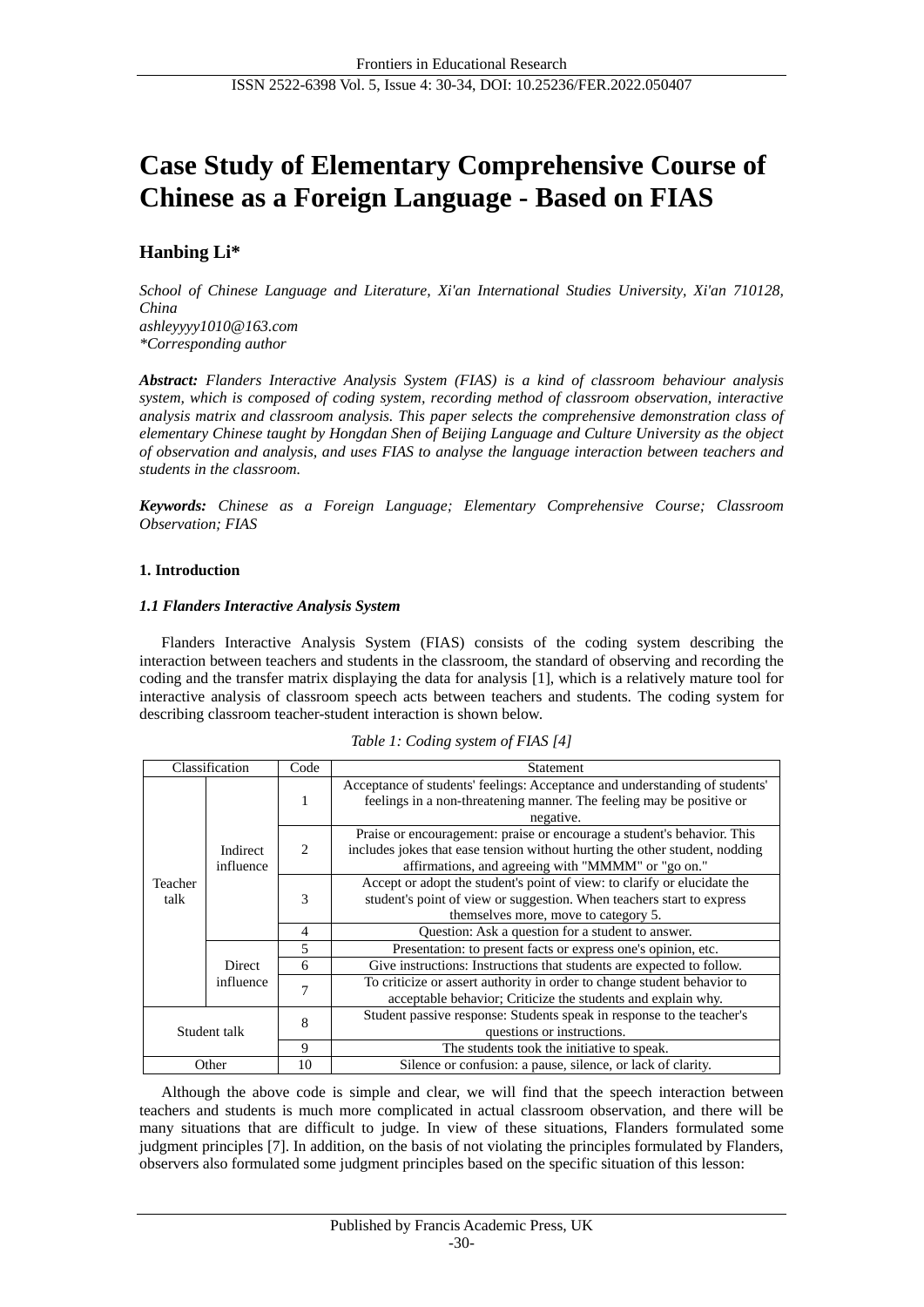## ISSN 2522-6398 Vol. 5, Issue 4: 30-34, DOI: 10.25236/FER.2022.050407

*Table 2: Judgment principles*

|    | Statement                                                                                       |
|----|-------------------------------------------------------------------------------------------------|
| 1  | If there is no change in the verbal interaction category within 3 seconds, repeat the previous  |
|    | category code.                                                                                  |
| 2  | If the teacher's speech appears "yes, good, um, ok, ok, you said very well" and other           |
|    | catchphrases, it will be recorded as category 2.                                                |
| 3  | When the teacher repeats the correct answer of the student, it can be recorded as category 3.   |
| 4  | When the teacher calls a student by name, it can be recorded as category 4.                     |
| 5  | Teacher's demonstration, PPT display, explanation of rules, pasting teaching AIDS and           |
|    | other behaviors are counted as 5.                                                               |
| 6  | "Let's see, now please" counts as 6.                                                            |
| 7  | Students who answer the teacher's questions, instructions or prompts (pictures and              |
|    | gestures), or students who read after the teacher, will be classified as category 8.            |
| 8  | Students' free discussion and opinions are marked as 9, and students' initiative to raise their |
|    | hands is also marked as 9.                                                                      |
| 9  | The time gap before students go on stage is recorded as category 10, which is conducive to      |
|    | the silence of classroom teaching.                                                              |
| 10 | If multiple verbal interactions occur within three seconds in a recording unit, the main        |
|    | behavior category occupying most of the time is selected.                                       |

## *1.2 The Background of Observation*

## *1.2.1 Basic Information about the Observed Object*

The teaching source of this observation is the teaching video of Beijing Language and Culture University Press, and the class type is primary Comprehensive Chinese course. The class period is 46 minutes and 44 seconds, and the observation period is from 0:15 to 0:25. The teacher is Hongdan Shen from Beijing Language and Culture University. There are 8 students from Europe, America, Asia and Africa, with different mother tongue backgrounds. The students are aged between 18 and 30 years old. They are all adult learners, and their Chinese proficiency is at the primary stage.

## *1.2.2 Preparation before Class*

The dynamic teaching AIDS used in class include PPT courseware, animation and video, while the static teaching AIDS include blackboard, pictures and objects [11]. The observer browsed the teaching plan written by the teacher in advance, and had a better understanding of the teaching objectives, teaching difficulties and other aspects of the lesson.

## *1.2.3 Observation Methods and Tools*

The main observation method used in this class observation is statistical analysis, combining quantitative analysis with qualitative analysis. Based on the FIAS, the observers digitally coded the behaviors of teachers and students in class, forming a coding matrix, and then quantitatively analyzed the behaviors of teachers and students in class [2]. In addition, the observers made a quantitative analysis of the classroom teaching based on the professional knowledge of TCSOL and their own experience.

#### *1.2.4 Purpose and Significance of Observation*

The purpose of this classroom observation is to analyze the demonstration class teaching, draw lessons from the advantages of classroom teaching, find the problems in classroom teaching, and put forward the corresponding suggestions and strategies for the problems in classroom teaching.

## **2. Process and Result of Observation**

Firstly, the observers repeatedly watched the teaching videos and qualitatively coded the classroom behaviors every 3 seconds according to the categories of Flanders interaction analysis system, which was recorded into a Flanders classroom observation record sheet [6].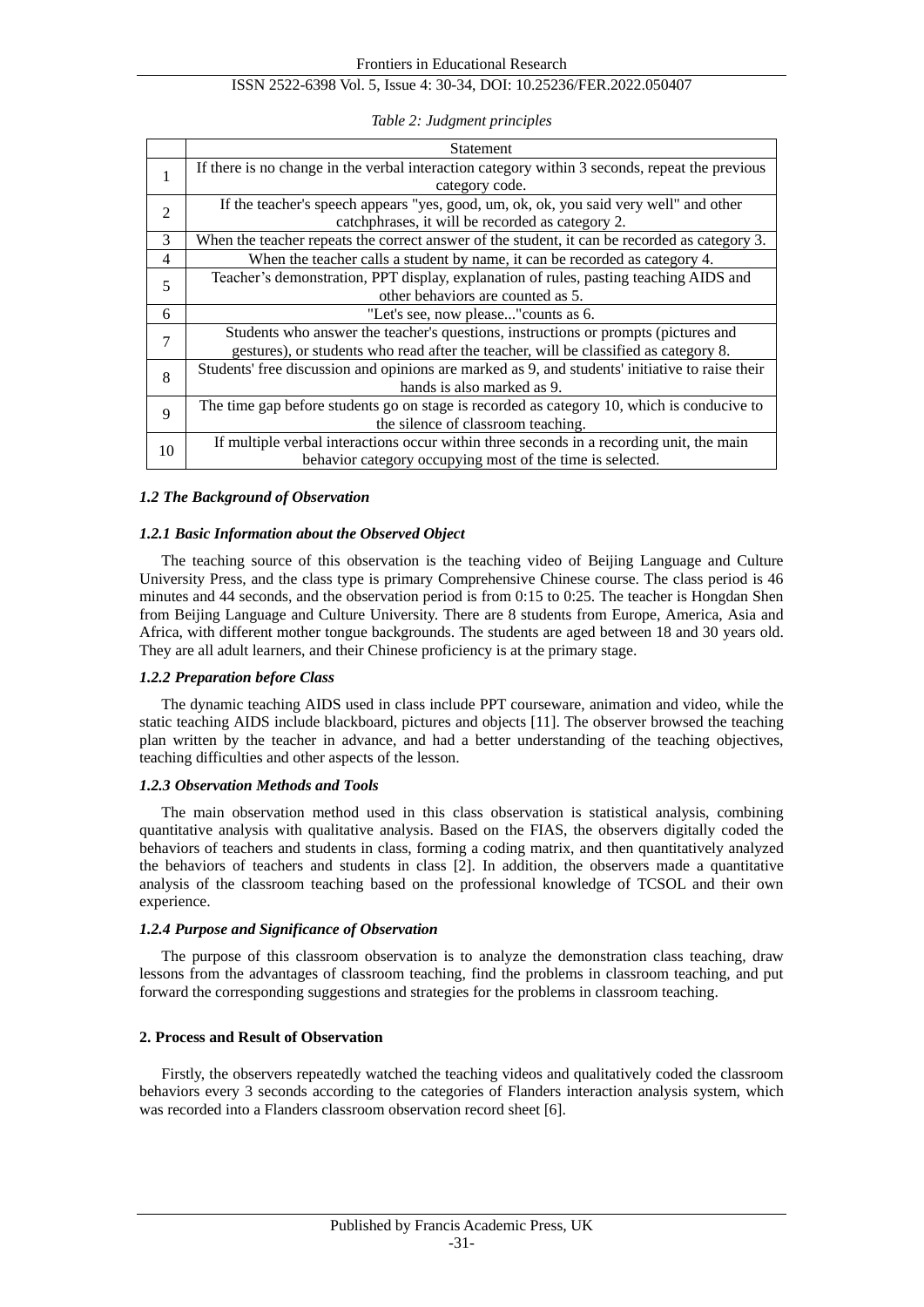#### Frontiers in Educational Research

## ISSN 2522-6398 Vol. 5, Issue 4: 30-34, DOI: 10.25236/FER.2022.050407

|          |                    |   | 3 | 4   |                 | <sub>6</sub> |                       | 8 | 9       | 10 | 11      | 12         | 13                 | 14 | 15                 | 16 |                       | 18           | 19                    | 20           |
|----------|--------------------|---|---|-----|-----------------|--------------|-----------------------|---|---------|----|---------|------------|--------------------|----|--------------------|----|-----------------------|--------------|-----------------------|--------------|
|          | 4                  | 8 | 4 |     |                 | 8            | 6                     | 4 | 8       | ς  | o<br>Δ. | $\epsilon$ | 8                  | 4  | 8                  | 8  | $\overline{a}$        | $\circ$<br>Ω | 8                     | <sub>6</sub> |
| ◠        | 8                  | 8 |   | 8   | 6               | 8            |                       |   | o<br>O. | 4  | 8       | 8          | 8                  |    | $\circ$<br>$\circ$ | 8  | o<br>$\circ$          |              | $\circ$<br>ົ          |              |
| 3        | $\circ$<br>$\circ$ |   | 8 | . . |                 | 4            | Q                     | 6 |         | ς  | 4       | Q          | 9                  | 9  | 9                  | 4  | $\circ$<br>ŏ          | o<br>ō       |                       | 8            |
| 4        | 8                  | 3 | 3 | 8   | 3               | 8            | $\circ$<br>$^{\circ}$ | 6 | 4       | 8  | 8       | 8          | 8                  | 5  | 8                  | 8  | 5                     | 8            |                       |              |
|          | 9                  |   | 8 | a   | ◠               |              | Q                     | 4 | 8       | c  | 4       | 8          | 8                  |    | $\circ$<br>Ō       | 8  | $\circ$<br>$^{\circ}$ | o<br>ō       | $\circ$<br>$^{\circ}$ | 8            |
| 6        | 8                  | 8 | 4 | 9   | o<br>$^{\circ}$ |              | 4                     | 4 | 10      | 10 | 9       | 9          | 8                  | 8  | $\circ$<br>Ō       | ◠  | 6                     | 4            | 10                    | 9            |
| ,        | 9                  | 9 | 8 | 9   | 9               | 9            | 8                     | 8 | 9       | 5  | 5       | 9          | ↑<br>$\mathcal{L}$ | 6  | 5                  | 5  | 5                     |              | Q                     | 9            |
| 8        | 9                  | Q | Q | a   | u               | Q            | Q                     | Q | 4       | 8  | 8       | 8          | 4                  | 8  | $\circ$<br>δ       | 3  | ◠<br>∠                | 6            | 8                     | 8            |
| $\Omega$ | 4                  | 8 | 4 | 3   | 4               | 8            | 6                     |   |         |    |         | ς          | 5                  | ς  |                    |    |                       |              |                       |              |
| 10       | 5.                 |   |   | 5   | 5               |              |                       | 5 | 5.      | 5  | 5       | 5          | 5                  | 5  | 5                  | 5  | 5                     |              |                       |              |

*Table 3: Flanders classroom observation record sheet*

After the formation of the table above, the observer pairs these codes, calculates and statistics the number of sequence pairs to form a quantitative matrix graph.

| Classification                                                                                                                                                                                      |             |                    |               |    |    |                  |          |                |                |                             |          |
|-----------------------------------------------------------------------------------------------------------------------------------------------------------------------------------------------------|-------------|--------------------|---------------|----|----|------------------|----------|----------------|----------------|-----------------------------|----------|
|                                                                                                                                                                                                     |             | Indirect influence |               |    |    | Direct influence |          |                | Student talk   |                             |          |
| Code                                                                                                                                                                                                | 3<br>2<br>4 |                    |               |    | 5  | 6                | 7        | 8              | 9              | 10                          | Total    |
|                                                                                                                                                                                                     |             |                    |               |    |    |                  |          |                |                |                             | $\theta$ |
| $\mathfrak{D}$                                                                                                                                                                                      |             |                    |               |    |    | 3                |          |                |                |                             | 3        |
| 3                                                                                                                                                                                                   |             |                    |               |    |    |                  |          | $\mathfrak{D}$ |                |                             | 6        |
| 4                                                                                                                                                                                                   |             |                    |               |    |    |                  |          | 13             | $\mathbf{3}$   | $\mathcal{D}_{\mathcal{L}}$ | 21       |
| 5                                                                                                                                                                                                   |             |                    |               | 4  | 40 |                  |          | 14             | $\overline{4}$ |                             | 62       |
| 6                                                                                                                                                                                                   |             |                    |               | 3  | 3  |                  |          | 3              |                |                             | 9        |
| 7                                                                                                                                                                                                   |             |                    |               |    |    |                  |          |                |                |                             | $\Omega$ |
| 8                                                                                                                                                                                                   |             |                    | $\mathcal{R}$ | 7  | 17 | 5                |          | 30             | $\mathbf{3}$   |                             | 66       |
| 9                                                                                                                                                                                                   |             |                    |               | 4  |    |                  |          | 4              | 17             |                             | 29       |
| 10                                                                                                                                                                                                  |             |                    |               |    |    |                  |          |                | $\mathfrak{D}$ |                             | 3        |
| Total                                                                                                                                                                                               | $\Omega$    | $\mathcal{R}$      | 6             | 20 | 63 | 9                | $\Omega$ | 66             | 29             | 3                           | 199      |
| Statement: From left to right, and from top to bottom, the light gray areas are E, I, G, H, A and C, and the dark gray areas are<br>F, J, B and D. The bold part represents the steady state areas. |             |                    |               |    |    |                  |          |                |                |                             |          |

*Table 4: Quantization matrix diagram*

Finally, the observer conducts matrix analysis. Through a series of analyses, the observer can summarize the characteristics of classroom teaching, analyze the advantages, point out the disadvantages, and make corresponding suggestions.

#### **3. Analysis of Observation Results**

#### *3.1 Matrix Analysis*

#### *3.1.1 Area A, B, C and D*

The four areas of the quantization matrix A, B, C and D represent the sum of the values of the corresponding columns, which can present the number of various behaviors of teachers and students in classroom teaching. It can be calculated that the number of teachers' speech is 101, and the main speech acts are explanation and questioning, which number is 63 and 20 respectively. There were also relatively more instructions and acceptance or adoption of students' opinions (9 and 6, respectively), and praise or encouragement (3). There were no sequence pairs expressing acceptance of students' feelings, criticism or maintenance of authority. The number of students' speech is 95, and the main speech act is passive response (66). The number of active response is 29, which also accounts for a large proportion, while silence or confusion is relatively small (3).

Based on the above data, we can preliminarily draw the following conclusions: The proportion of teachers' speech in this class is similar to the number of students' speech. Both teachers and students are the protagonists of the class, and the class is neither a "one-man show" by teachers, nor a "Free style of students" without teachers' explanation and guidance.

#### *3.1.2 The Steady State Areas*

The data of the individual cells on the diagonal of the matrix, indicating that some behavior is continuous for more than 3 seconds [8]. These cells are called "steady state areas", indicating that the teacher or student is doing something continuously. By observing the quantization matrix, it can be seen that there are the largest number of 5-5 (40 cases), 8-8 (30 cases) and 9-9 (17 cases) steady state areas in this class, indicating that the continuous explanation time of teachers, the continuous passive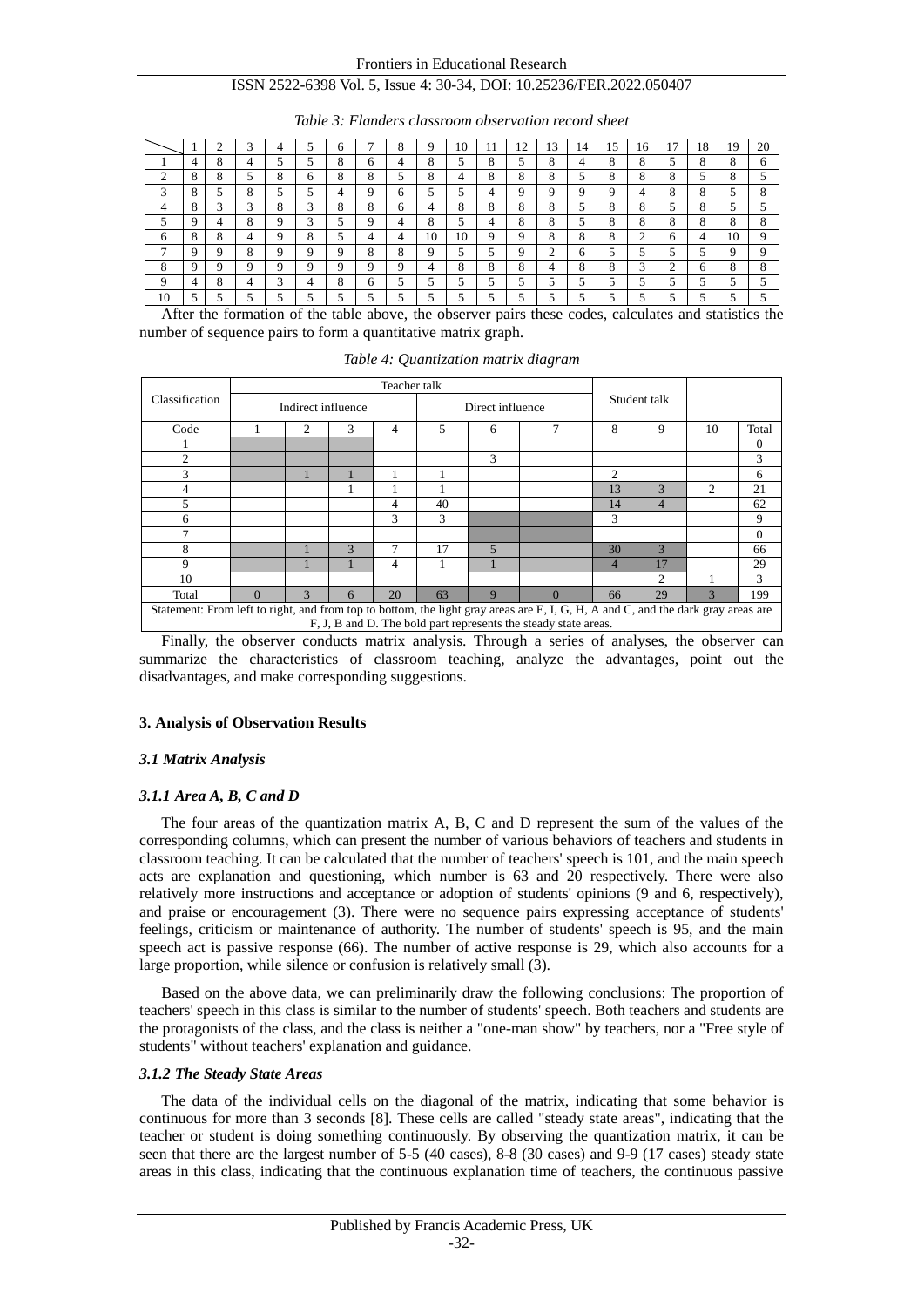## ISSN 2522-6398 Vol. 5, Issue 4: 30-34, DOI: 10.25236/FER.2022.050407

response time of students and the continuous active response time of students are relatively long.

5-5: It is important to note that teaching behaviors such as playing teaching videos are also included in the category of 5. During the observation period, more than a minute is used for the animation to introduce the text teaching, and thus form the occurrences of 5 has been greatly increased. It definitely affects the analysis result, so we should have a special discussion. After excluding the time of playing the animation of the text, we found that the teacher still continued to explain for a long time. Through the observation of the teaching videos, the observer found that the teachers paid attention to the demonstration of sentences and the explanation of rules, which was in line with the teaching needs of the primary Comprehensive Chinese course. It was conducive to the students to follow the pace of the teachers on the basis of understanding, and also conducive to the students to lay a good language foundation.

8-8 and 9-9: A large number of these two steady-state cases indicated that students kept answering for a long time. Observing the class, we can see that teachers arranged more communicative activities, including personal demonstration and interactive discussion among students, indicating that teachers provided students with more communicative situations for students to practice the language points they learned.

## *3.1.3 Area E*

Area E indicates that teachers praise students continuously or elaborate on students' opinions, indicating that there is a good interaction situation between teachers and students [10]. Observing the quantization matrix, it can be found that the number of sequence pairs in this class is small, only 2.

However, we cannot directly draw the conclusion that the interaction situation between teachers and students in this lesson is poor. By observing the class, we can find that teachers always smile and accept students' feelings or opinions. Praise and encouragement run through the whole teaching process. The reason why there are fewer numbers in this area is that teachers usually give positive feedback such as "good" immediately after students answer. Because the time is relatively small, it is not well reflected in the quantitative matrix.

## *3.1.4 Area F*

F area indicates that teachers make demands, criticize or maintain authority [5]. It can be found that there are no figures in this area, indicating that teachers do not always control or manage students' behavior, but give students proper guidance.

## *3.1.5 Area G and H*

The value of both regions is 6, indicating that students stop talking and teachers start talking. Region G indicates that when students stop talking, teachers immediately give feedback to students in indirect ways [9]. For example, acceptance or adoption of students' ideas, which is an effective teaching method. The two grids of 8-6 and 9-6 in the data in area H indicate that the teacher gives instructions immediately after the students give answers. The above two areas show that teachers are experienced and have a tight grasp of classroom rhythm.

#### *3.1.6 Area I*

It can be found that the proportion of 4-8 (13 questions) and 5-8 (14 questions) is higher than that of 4-9 (3 questions) and 5-9 (4 questions), indicating that the main answer form of students in this class is passive answer.

It should be noted that a high proportion of passive responses does not mean that students have less freedom and participation in this class. Since this class is a comprehensive primary Chinese class, teachers still need to provide more guidance in class and use leading language and questions to build a "framework" for students in class. In addition, since this observation included the interactive discussion among students in the category of 9, it can also indicate that the teacher arranged communication activities within the scope of students' ability that can play the role of language practice, providing a stage for students to display their skills.

## *3.1.7 Area J*

In this class, the number of 8-8 and 9-9 is mostly 30 and 17, respectively, indicating that students continue to answer questions actively or passively for a long time [3]. There are many overlaps between the analysis and region I, which will not be described here.